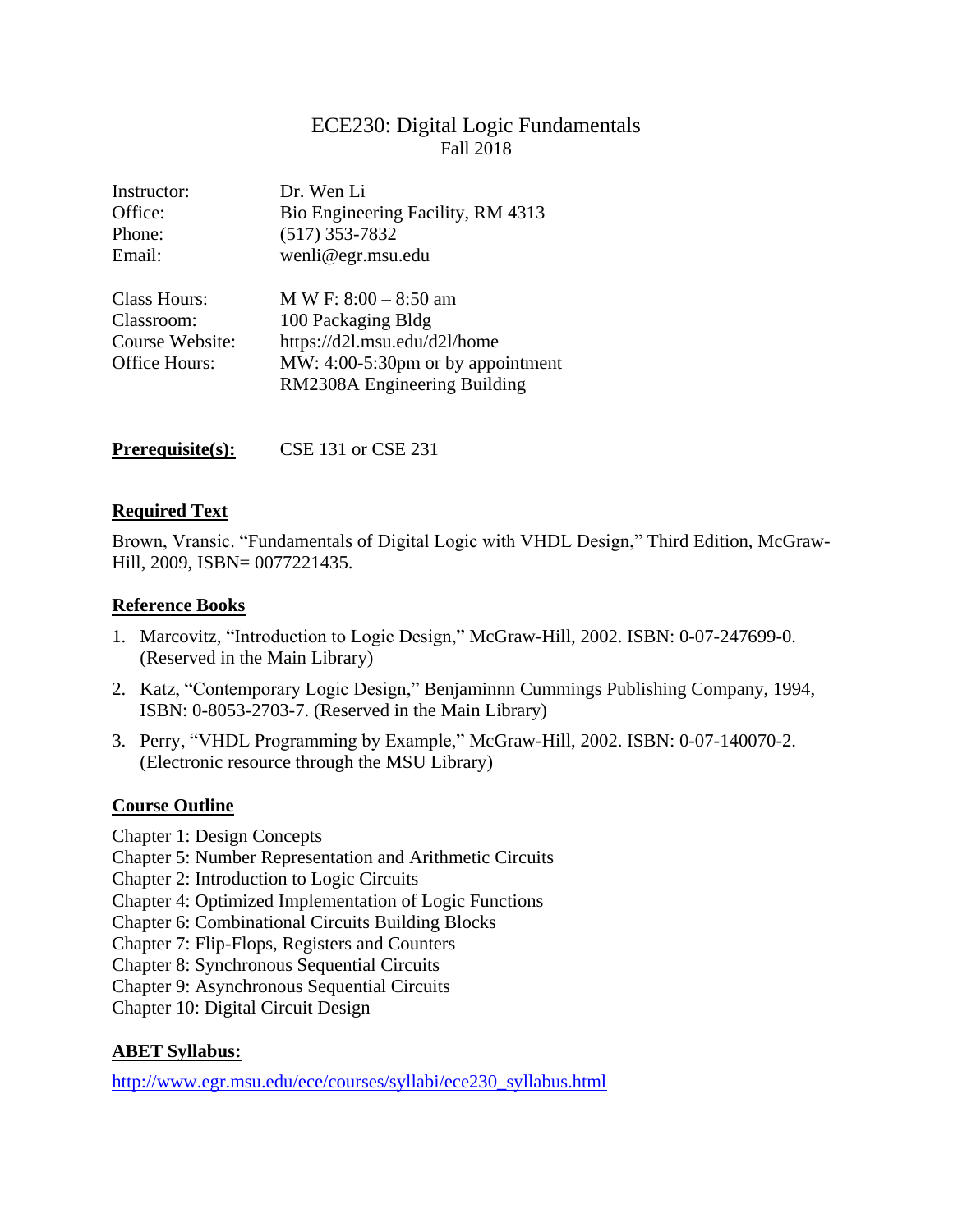# **Grading Policy**

There will be 3 50-minute exams, 6 projects (5 individual, 1 group), and various homework assignments. Graded homework assignments and projects will be returned. Exams will be returned in class and then re-collected. For regrades, please see "Regrade Policy" section. In the event that you must miss an exam (for any reason), the makeup exam will be arranged with the instructor. The request for the makeup oral exam must be made prior to the exam day and approved by the instructor.

## **Grade Breakdown**

| Exams:         | $60\%$ total (3 exams, 20% each)         |
|----------------|------------------------------------------|
| Homework:      | 10% total (30 points each, normalized)   |
| Mini Projects: | 15% total (individual projects, 3% each) |
| Final Project: | 15% (group project)                      |

Exam Dates: Sept.  $26<sup>th</sup>$  (Exam 1), October 31<sup>st</sup> (Exam 2), December  $5<sup>th</sup>$  (Exam 3)

Final Exam: There is no final exam. The final project will take place of the final exam.

#### **Grading Scale (Not on a curve)**

| $> 90\% = 4.0$ | $> 85\% = 3.5$ |
|----------------|----------------|
| $> 80\% = 3.0$ | $> 75\% = 2.5$ |
| $> 70\% = 2.0$ | $> 65\% = 1.5$ |
| $> 60\% = 1.0$ | $< 60\% = 0.0$ |

## **Attendance Policy**

Attendance is required. Spartan Life, Section 2.3.3: "The student shares with the faculty the responsibility for maintaining the integrity of scholarship, grades, and professional standards"

## **Academic Integrity**

Student Life, Section 2.3.3: "The student shares with the faculty the responsibility for maintaining the integrity of scholarship, grades, and professional standards". In addition, the (insert college/department/school name) adheres to the policies on academic honesty as specified in General Student Regulations 1.0, Protection of Scholarship and Grades, and in the all-University Policy on Integrity of Scholarship and Grades, which are included in Spartan Life: Student Handbook and Resource Guide.

All course work should be completed entirely on your own. You are encouraged to discuss general concepts and ideas in homework or lab assignments.

Students who commit an act of academic dishonesty may receive a 0.0 on the assignment or in the course.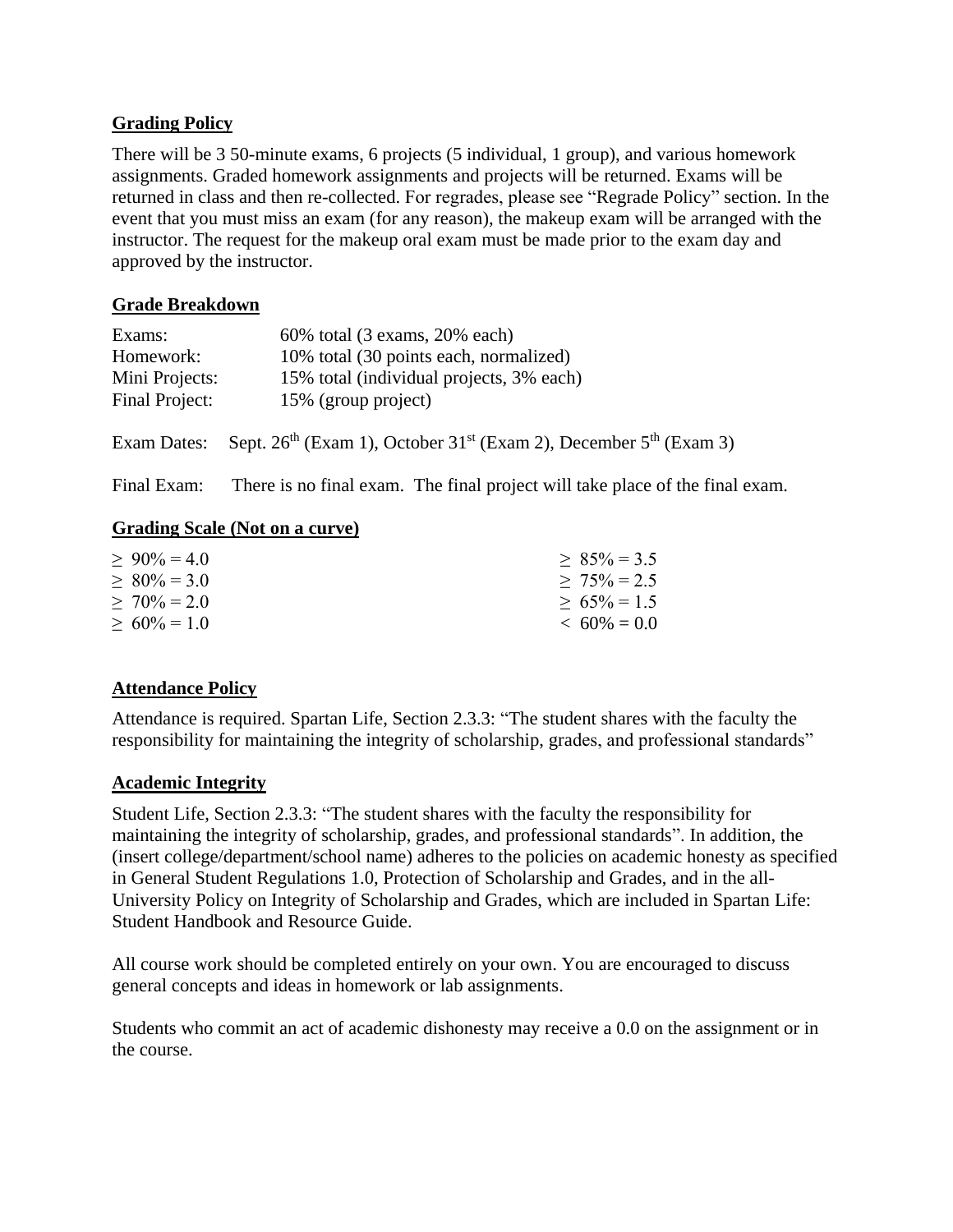## **Classroom Policy**

Spartan Life, Section 2.3.5: "The student's behavior in the classroom shall be conducive to the teaching and learning process for all concerned." This means that I do not appreciate sleeping, reading the paper, ringing cell phones, etc. Please try to develop your professional skills while in this class.

## **Regrade Policy**

If you would like for me to look at the grading of an assignment, please send me an e-mail which details the reason why you feel you deserve more credit. Then, re-submit the assignment to me and I will reply to your e-mail with my decision. Be aware that I randomly make photocopies of your assignments.

## **E-Mail Policy**

All e-mails to me regarding this course should start the subject with "**ECE230**". E-mail questions will be replied to within 24 hours of receipt (during the semester). I reserve the right to respond on Monday to e-mails sent to me on Friday. If you wish to request a meeting with me via e-mail, I suggest e-mailing me more than 24 hours in advance. Please send me three days/times that you can meet.

## **Calculator Policy**

Calculator is permitted in the exams unless it has features described on the "Prohibited" list below. A list of approved calculators can be found in D2L course website.

Pocket organizers Handheld or laptop computers Electronic writing pads or pen-input devices Calculator built into cell phones or other electronic communication devices Calculators with a typewriter keyboard (key in QWERTY format)

## **Assignment Policy**

#### 1. All assignments are collected at the beginning of class. It will be closed in **FIVE** minutes after the class starts! No exceptions!

(a) In the case that you have a special event (doctor's appointment, etc.) scheduled during the class time, you should turn your assignment in early (see below). This will account for situations where you get stuck in traffic, etc. It is your responsibility to get the assignment to me on time.

(b) If you are sick, you need to show me a doctor's note stating that you were unable to attend class. I will then accept your late assignment.

(c) If you have a family emergency, please e-mail me as soon as possible. We can make arrangements at a later date. Family comes first.

- 2. Write neatly.
- 3. 1 staple, upper left corner.